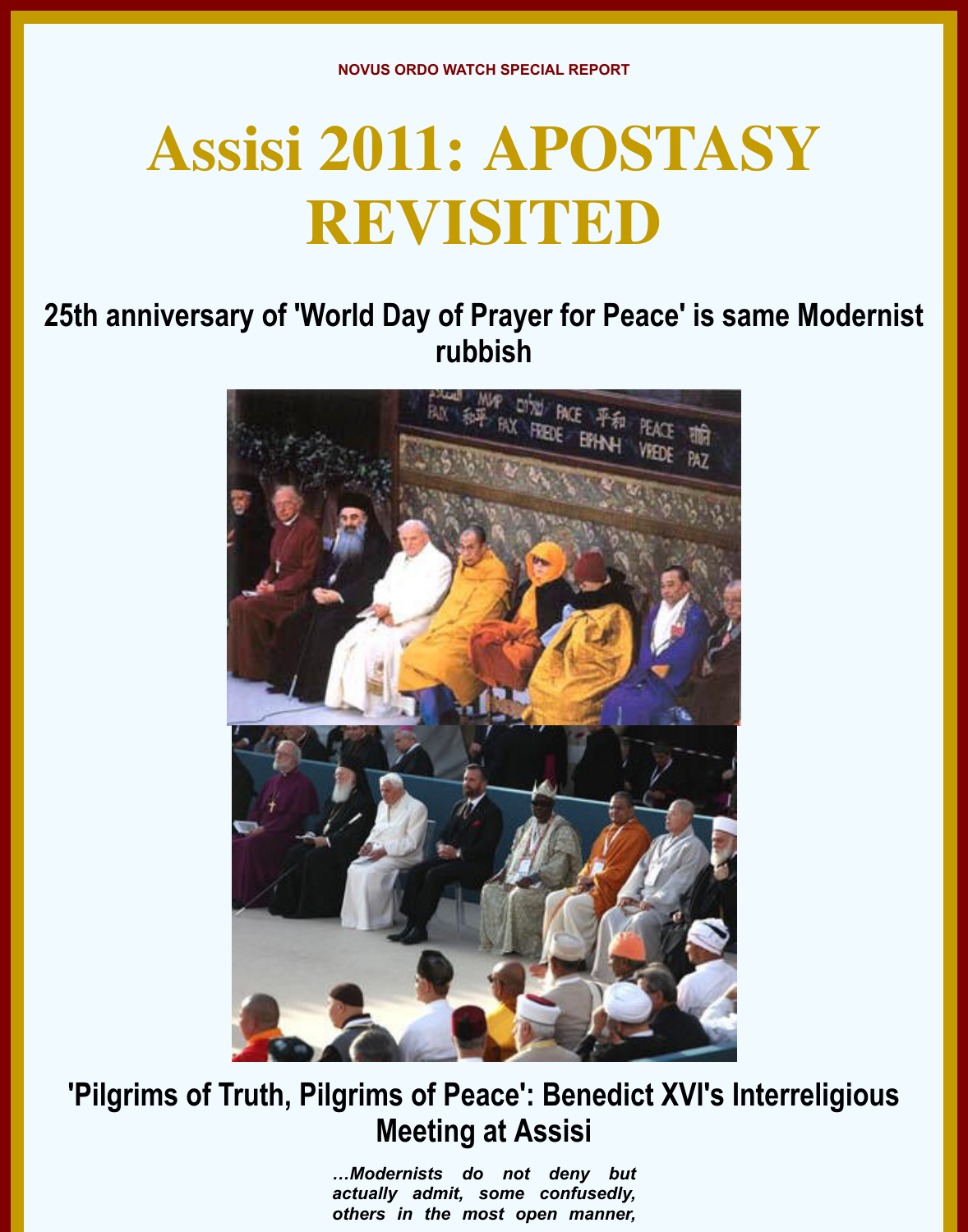*because it is more living and that it deserves with more reason the name of Christian because it corresponds more fully with the origins of Christianity. That these consequences flow from the premises will not seem unnatural to anybody. But what is amazing is that there are Catholics and priests who, We would fain believe, abhor such enormities yet act as if they fully approved of them. For they heap such praise and bestow such public honor on the teachers of these errors as to give rise to the belief that their admiration is not meant merely for the persons, who are perhaps not devoid of a certain merit, but rather for the errors which these persons openly profess and which they do all in their power to propagate.* **― Pope St. Pius X,** *Pascendi Dominici Gregis*

*Therefore, they are accustomed to call congresses, reunions and meetings which are attended by many, and they invite there indiscriminately, to decide the question, infidels of all kinds and C[hristians alike, and even](http://www.traditionalcatholic.net/Tradition/Pope/St_Pius_X/St_Pius_X/On_the_Doctrine_of_the_Modernists,_September_8,_1907.html) those who have miserably apostatized from Christ, or who intransigently and tenaciously deny the divinity of His person and mission.*

*Certainly such movements as these cannot gain the approval of Catholics. They are founded upon the false opinions of those who say that, since all religions equally unfold and signify - though not in the same way the native, inborn feeling in us all through which we are borne toward God and humbly recognize His rule, therefore, all religions are more or less good and praiseworthy.*

*…it is clear why this Apostolic See has never allowed its subjects to take part in the assemblies of non-Catholics: for the union of Christians can only be promoted by promoting the return to the one true Church of Christ of those who are separated from it, for in the*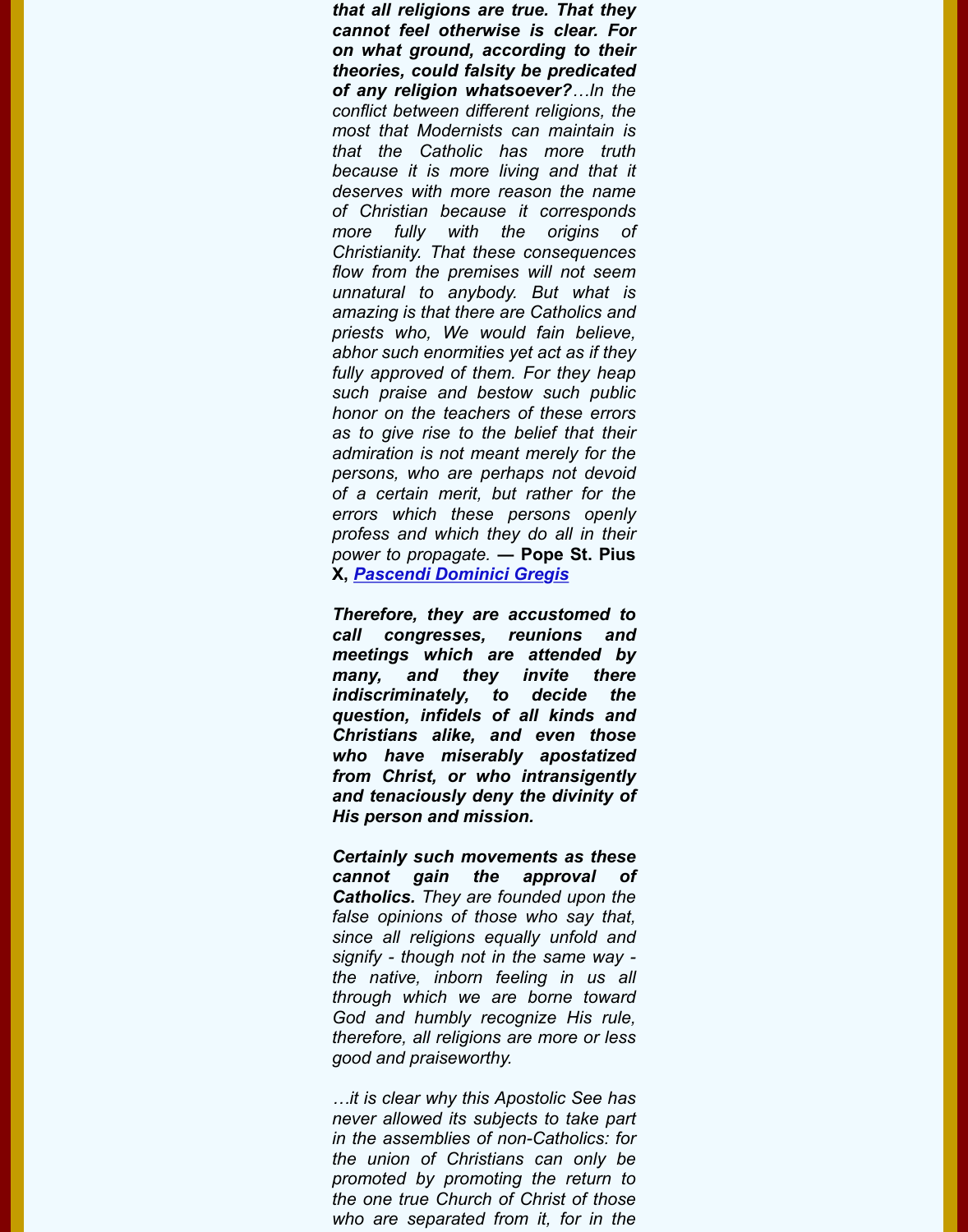

# n October 27<sup>th</sup> Benedict >

### traveled to the Umbrian town

made glorious as the birthplace of both the thirte church luminary St. Francis, and the religious order the Friars Minor (or Franciscans). The trip was m the 25<sup>th</sup> Anniversary of John Paul II's World Day Peace at Assisi, in which his predecessor invited leaders spending the day together with fasting are God or Gods. They represented 32 Christian relig organizations and 11 other non-Christian world re Day of Prayer

In a letter he wrote in protest to the first Assisi intermeeting, Society of St. Pius X founder Archbisho Lefebvre declared: "He who now sits upon the Th

mocks publicly the first article of the Creed and the first Commandment of the Decalogue. The scandal given to Catholic s measured. The Church is shaken to its very foundations." Assisi I (October 27, 1986): Letter of Archbishop Lefebvre to eig (August 27, 1986)

As part of its attack on the sacrilege, the Society published two scathing cartoons that summed up its indignations, which and here. And two years later in 1988, when raising four men to the episcopacy, Abp. Lefebvre would in part defend his a was in defiance of the authorities in Modernist Rome ("Cardinal" Ratzinger mentioned by name, incidentally), which sought Tradition to naught" and against "*the spirit of Vatican II and the spirit of Assisi*."" Sermon on the Occasion of the Episcopal

Fast-forward a quarter of a century, and one of those four men echoes the words of Abp. Lefebvre. "Yes, we are deeply in vehemently protest against this repetition of the days at Assisi," declared SSPX Superior Bishop Bernard Fellay back in Ja "Everything that we have said, everything that Archbishop Lefebvre had said at the time of the World Day of Prayer for Pe 1986, we repeat in our own name. It is evident, my dear brothers, that such a thing demands reparation. What a mystery!' criticizes Pope's plan to hold inter-religious meeting

Wel[l, only](http://www.sspx.org/images/PopeJPII/catechism_cartoon_apostasy.gif) a mystery if by that Bp. Fellay refers to is the *mystery of iniquity* sadly witnessed in 1986―undoubtedly the defining moment of the entire Assisi event―when the Church of St. Peter was the scene of pagans placing a small statue of Buddha atop the tabernacle (right). Over a millennium ago, Catholic churches were once built upon the ruins of pagan temples, but now the tables had been turned, so to speak, and an idol now stood in the midst of a church nearly nine hundred years old. And there was another scandal associated with [that one, only this would be a sin of omission. An editorial in the October 2011](http://www.catholicherald.co.uk/news/2011/01/12/sspx-leader-criticises-pope%E2%80%99s-plan-to-hold-inter-religious-meeting/) issue of *Christian Order* notes:

Infamously, the statue of Our Lady of Fatima was prevented from entering the Basilica, yet a statue of Buddha was allowed on the altar of the church of St. Pietro, above the tabernacle. Benedict and the Jews – Part II



What the Bishop may see as a mystery is the fact that this desecration was due *not* to the Buddhists forcing their way into that it was given to them to do whatever their unbelieving hearts so desired by the supposed Vicar of Christ, John Paul II.

But, then, the "mystery" aspect of such occurrences only exists so long as one perceives John Paul and Benedict to be va how the Church has had a usurpation of the Holy See by such Modernists is surely a mystery, just not the mystery Bp. Fe again, *he himself is a mystery* as he condemns such acts as worthy of reparation, while continuing his wayward negotiatio antichrists toward what can only end in the total and complete dissolution of the Society he heads. (Some argue that there there, either, that the Bishop is *consciously selling out the SSPX*, but until such time as we can be shown something more mere speculations, w[e believe in justice he be given the ben](http://www.christianorder.com/editorials/editorials_2011/editorials_oct11.html)efit of the doubt, especially since he's following the same ess action that Abp. Lefebvre had momentarily taken during a temporary lapse of sound judgment back in 1988, when signing distrust" a potentially suicidal document crafted by the same Ratzinger.)

If anything will serve as a major wake-up call for Bp. Fellay, the SSPX and others prone to see Benedict XVI as the "Pope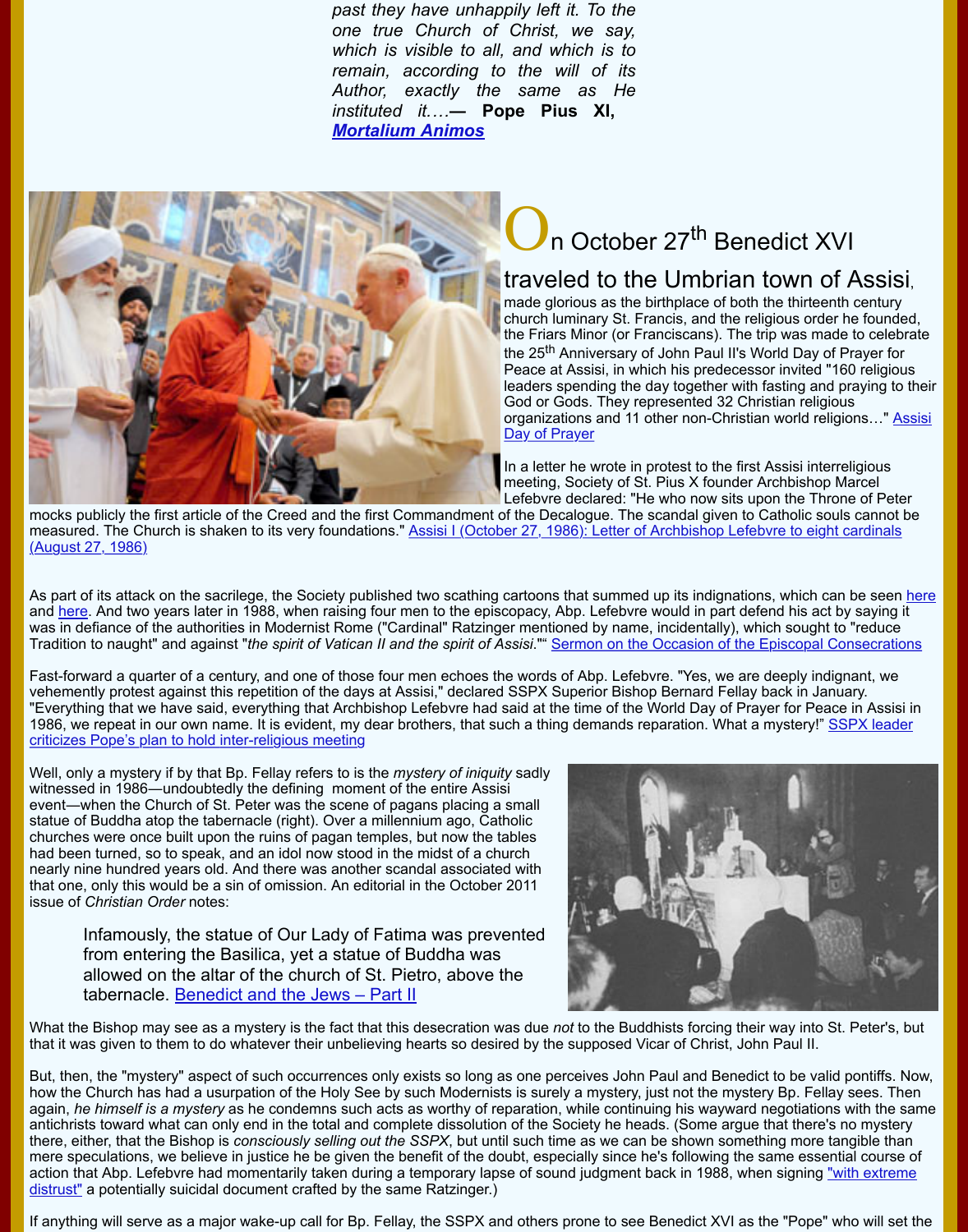

Assisi 2011: Arrival and highlights from speeches

# **"Cardinal" Ratzinger vs. "Pope" Benedict XVI?**

#### **ut regardless the self-imposed delusions of some**, with the conclusion of Assisi III (or <u>Assisi IV</u>, depending on w

long-cherished illusion of the neo-traditionalists concerning Benedict XVI has been shattered. Ever since his unlawful asce Papal throne in 2005, they had been assuring all who would listen that because as "Cardinal" Joseph Ratzinger, John Pau man, was not present at the first such debacle in 1986 and even mildly objected at that time that "This cannot be the mode *never repeat his predecessor's celebration of apostasy*. Recalling John Paul II's initial World Day of Prayer for Peace, one objective and forthright of Novus Ordo journalists, the conservative-leaning Italian Sandro Magister, writes that while the n receiving widespread praise:

…at the same time, critical reservations about the event were taking shape. The event in Assisi added fuel to the fire through some of its more excessive gestures. Some of the city's churches were allotted for the prayers of Buddhists, Hindus, and African animists, as if these [buildings were neutral containers, void o](http://www.traditioninaction.org/religious/m011rpRatzingerConcessions.html)f any indelible Christian value. The Buddhists set up a shrine of Buddha on the altar of the local Church of Saint Peter. The absence from Assisi of Joseph Cardinal Ratzinger, the prefect for the Vatican Congregation for the Doctrine of the Faith, was not improperly interpreted as the selfdistancing of the cardinal who, by his office, is the custodian of sound Catholic doctrine. The pope himself did not escape criticism. There were those who recalled



that in February of that same year, during his voyage to India, he had given speeches of unprece openness toward that country's religions, and at Bombay had even let a priestess of the god Shi anoint his forehead with a sacred Hindu symbol. A few of those who complained about this were bishops. One of them, from Andra Pradesh, said, "The pope knows Hinduism from books, but w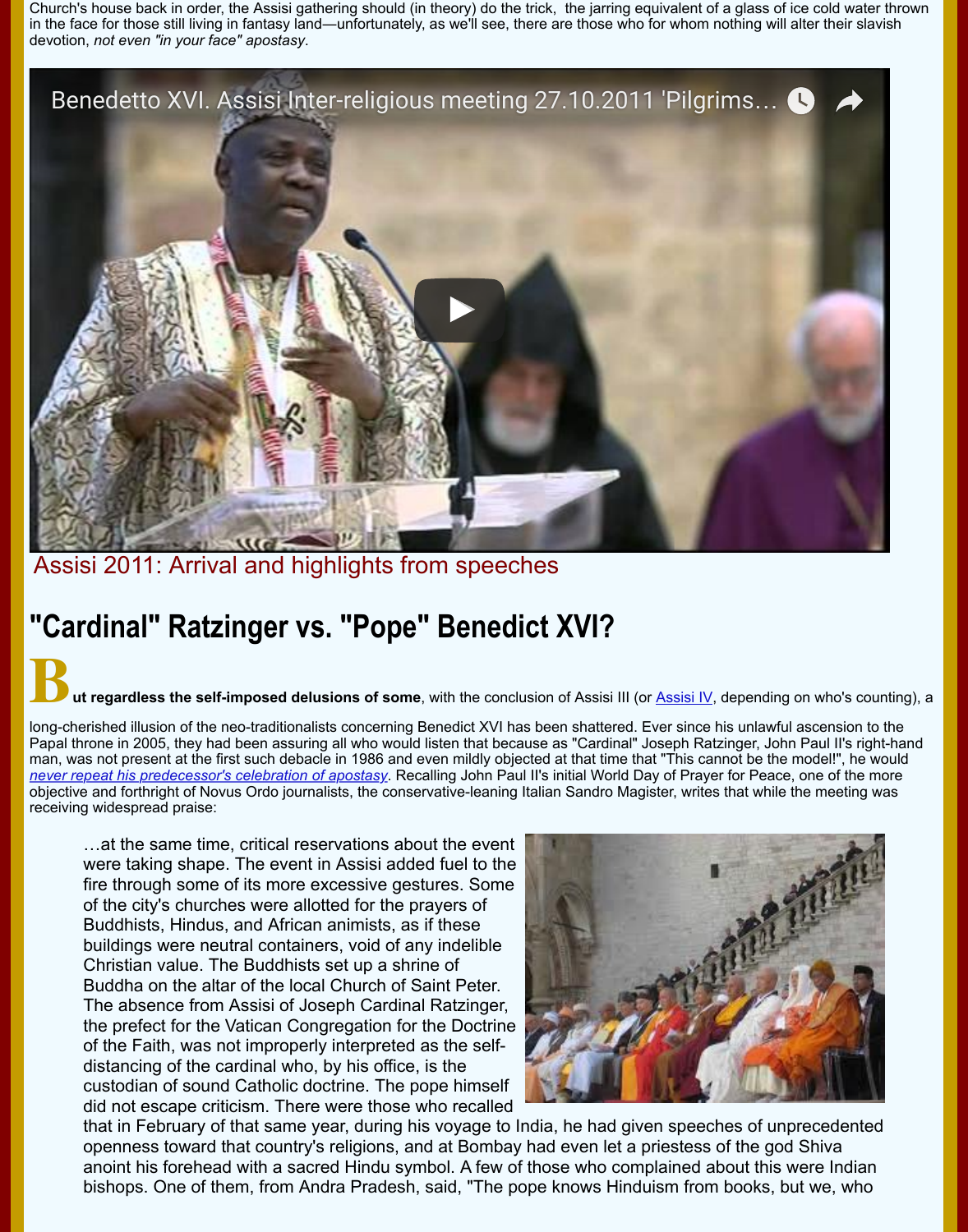collaborator, had expressed reservations about the conduct of Assisi 1986. It was John Paul II's secretary, Archbishop Stanislaw Dziwisz, who invited Ratzinger upon request of the Pope, asking him to attend the second meeting for i [religious peace. The prefect obeyed. And upon his return from Assisi,](http://chiesa.espresso.repubblica.it/articolo/19632&eng=y) struck by the positive experience, he wante entrust to the monthly 30Days a sort of diary of the trip, explaining the meaning. Rereading it, one finds the setting which today that Cardinal, now Pope, had wanted to celebrate a new interfaith gathering. Assisi: The Pilgrimage a to Ratzinger

And what was going on at Assisi for the 2002 meeting? The same sort of thing that occurred in '86, toned down slightly, but still but still very much still very much as the still very much as the still very much as the sti involving false religions setting up shop in what were once Catholic churches, as can be plainly seen in these photos from that was what "Cardinal" Ratzinger was part of at Assisi 2002 and which he defended in his 30 Days piece, so again, we e wasn't a critic of the basic interreligious premise of Assisi, just someone who felt it needed to be tweaked here and there t tolerable.

Nevertheless, Ratzinger's "true believers" hoped against hope that he would not permit another performance by the Assis at all; preferring to accept image over substance, they'd convinced themselves against all the hard evidence to the contra here, fo[r example\) that he was somehow "more traditional" than his Polish predecessor. Then, w](https://catholicismpure.wordpress.com/2011/10/20/assisi-the-pilgrimage-according-to-ratzinger)

## *The more things change, the more they stay the s*



#### **…during Groundhog Day\* at Assisi**

Despite constant assurances from the neotraditionalists that Benedict XVI would be a true friend of Tradition who would reverse the terrible doctrinal laxness and religious indifferentism that so defined John Paul II's "papacy", there were definitely times at the latest Assisi meeting when it looked like "*deja vu* all over again." **Above left**: At the 1986 meeting John Paul II shakes hands with one of the honored guests of the gathering, a representative of the "traditional African religions" (that is, *devil-worshippers*). **Above right**: At the 2011 meeting Benedict XVI shakes hands with one of the honored guests of the gathering, a representative of the "traditional African religions" (that is, *devil-worshippers*).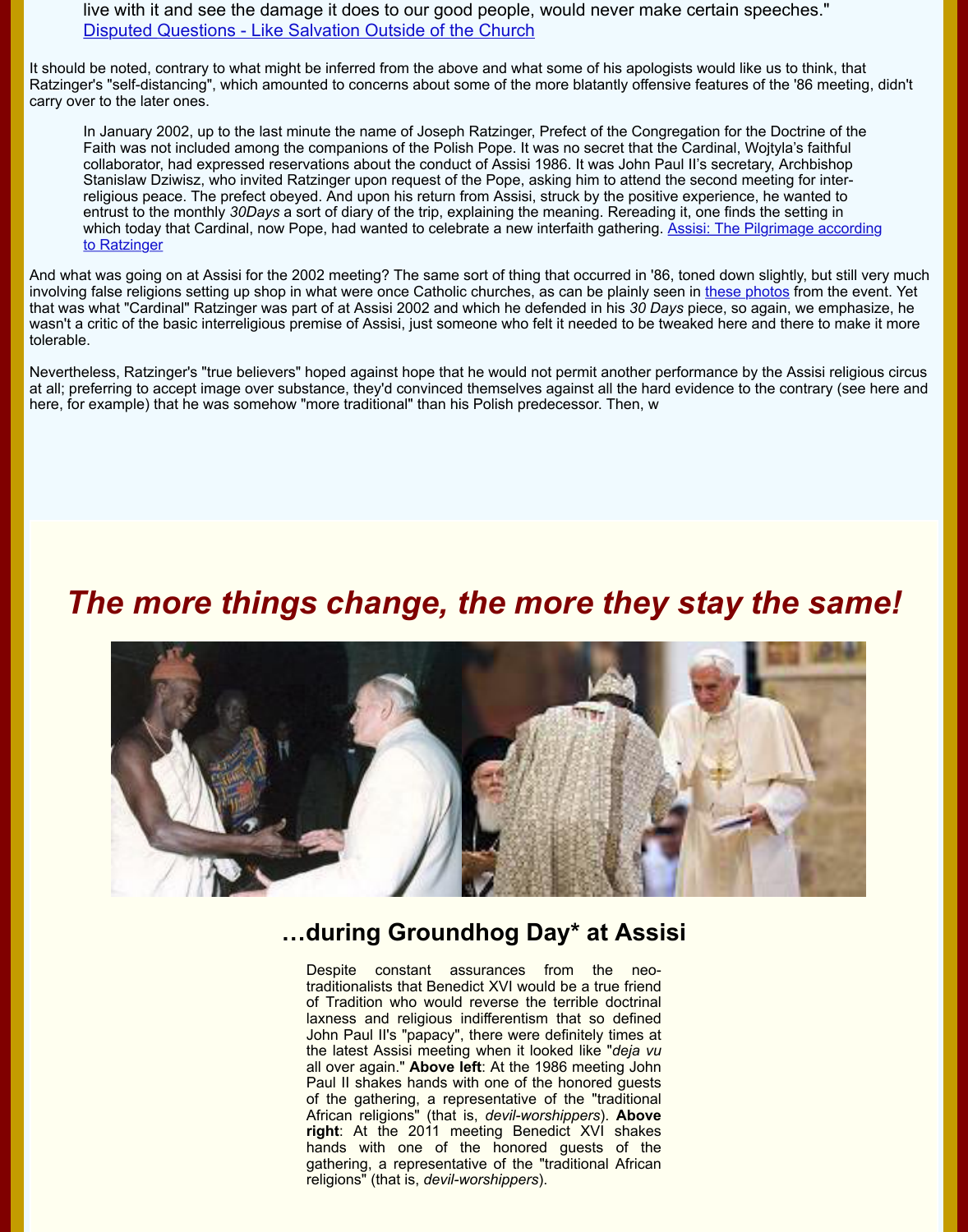himself caught in a time loop in which he's forced to relive that day over and over with minor variations until he reforms his life. More specifically, we're using the expression as it's come to be used in popular culture based on the film connection: *"The phrase 'Groundhog Day' has entered common use as a reference to an unpleasant situation that continually repeats, or* seems to." (emphasis added; cited. Wikipedia's *Groundhog Day* (film) page)

It should be noted, contrary to what might be inferred from the above and what some of his apologists would like us to thir Ratzinger's "self-distancing", which amounted to a broad reservation about the meeting, didn't carry over to the later ones

The Catholic Herald

## *[The mo](http://www.catholicherald.co.uk/news/2011/01/12/sspx-leader-criticises-pope%E2%80%99s-plan-to-hold-inter-religious-meeting/)re things change, the more they stay the s*

#### **on Groundhog Day\* at Assisi**

Neo-traditionalists let out a collective sigh of relief when it was announced earlier in the year that this Assisi would be *different* from previous incarnations, particularly different from the original, when among other things Buddhists were allowed to desecrate a church. No, there would be no more public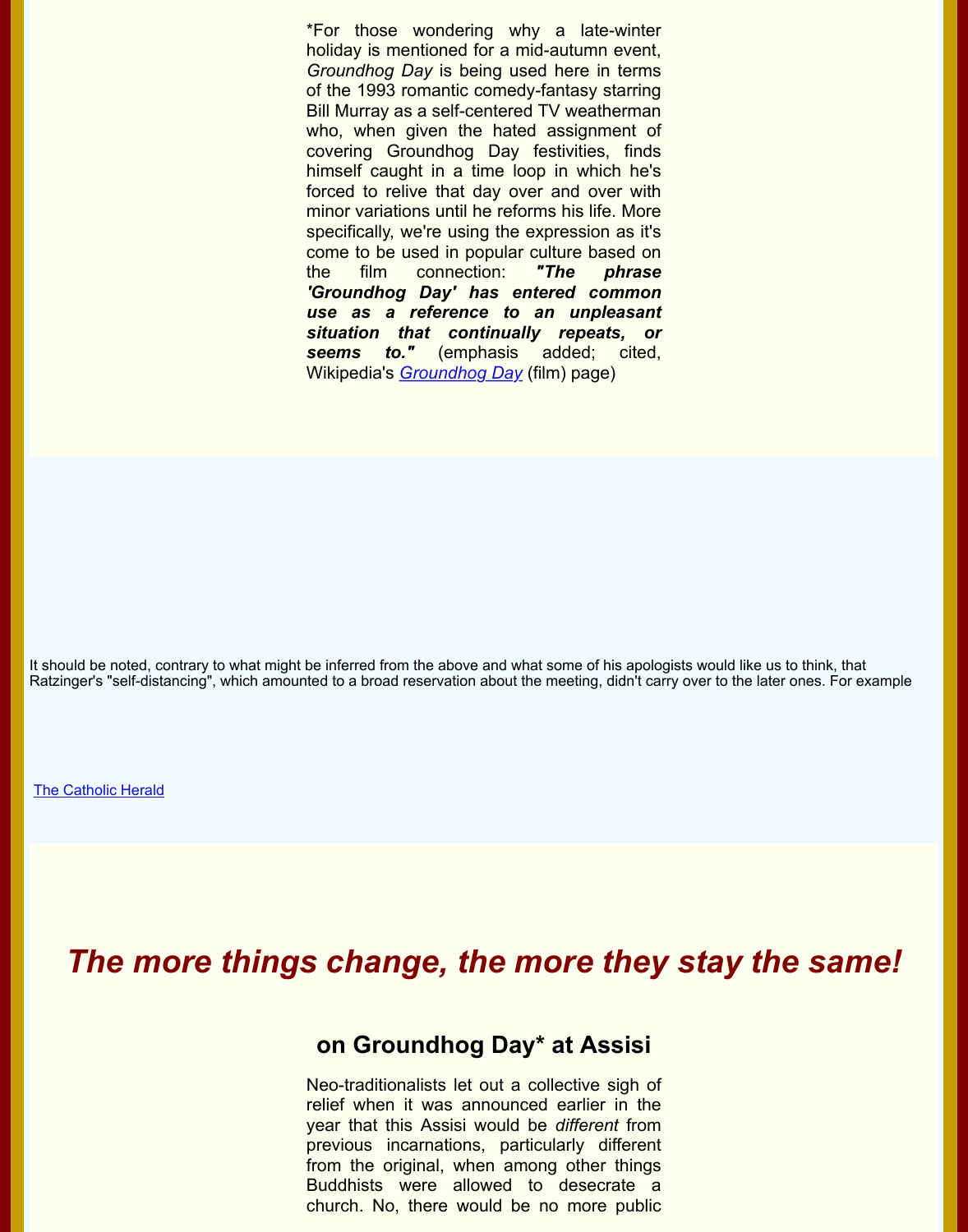atheists/agnostics/humanists, who were there for the first time and who might have taken offense at overtly religious acts, could have played a part, as well).

[Unfortunately for the wishful thinkers](http://htmediacenter.org/2011/10/at-assisi-interfaith-summit-2011-prayer-is-optional/) apparently the "No Public Prayers" memo was missed by one Wande Abimbola, chief representative at Assisi of the "traditional African religions". The Nigerian-born Professor Abimbola is an academician who's taught in several American universities, including Harvard, served in the Nigerian Senate and in 1981 was installed World Spokesperson for Ifa and Yoruba Religion.\* He is also a priest [of Ifa, a West A](http://en.wikipedia.org/wiki/Wande_Abimbola)frican religion from whence, along with similar cults like Vodun, emerged slave religions of the Western Hemisphere such as Voodoo, Santeria, Macumba, Candomble and Umbanda. (For the uninitiated, Abimbola's priestly "ministry" includes activities along these lines: animal sacrifice and demonic possession.

 or perhaps in his exuberance to pay homage to his false deity, Olokan, he let slip with a tribal chant while accompanying himself with a rattle.

AbimbolaDes[pite constant as](http://www.youtube.com/watch?v=Rp1r3dqhrDw)surances from [the neo-traditionalists that Benedict XVI](http://www.youtube.com/watch?v=nBsB3gooLlU&feature=results_video&playnext=1&list=PLC06F1E1AB59F2FEF) would be a true friend of Tradition who would reverse the terrible doctrinal laxness and religious indifferentism that so defined John Paul II's "papacy", there were definitely times at the latest Assisi meeting when it looked like "*deja vu* all over again." **Above left**: At the 1986 meeting John Paul II shakes hands with one of the honored guests of the gathering, a representative of the "traditional African religions" (that is, *devil-worshippers*). **Above right**: At the 2011 meeting Benedict XVI shakes hands with one of the honored guests of the gathering, a representative of the "traditional African religions" (that is, *devil-worshippers*).

neutral containers, void of any indelible Christian value

The Lord is great, and exceedingly to be praised: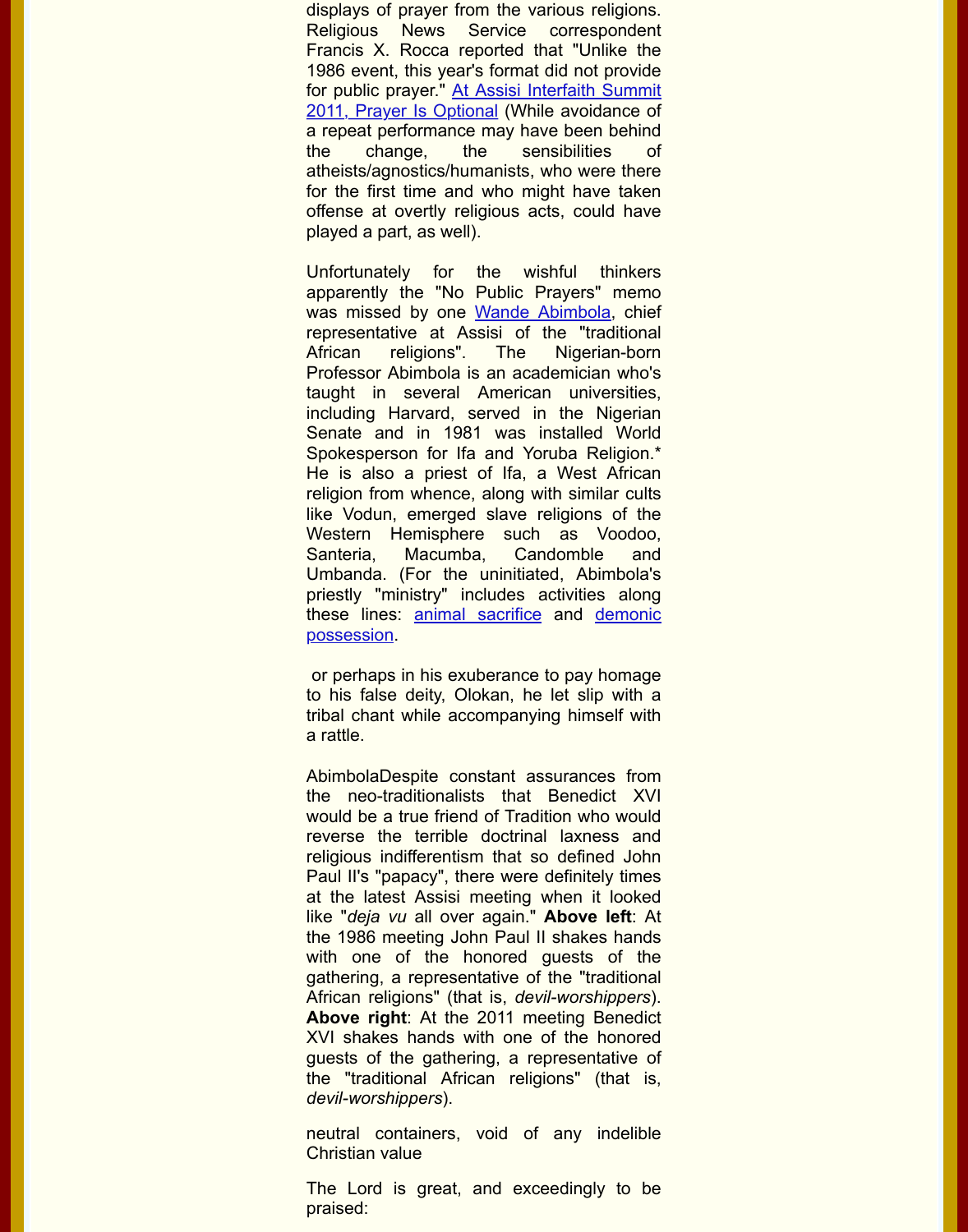The things which the heathens sacrifice, they sacrifice to devils, and not to God. And I would

not that you should be made partakers with devils.

— I Corinthians 10:20

All the invocations of the pagans are hateful to God, because all their gods are devils.

— St. Francis Xavier

\*As World Spokesperson for Ifa and Yoruba Religion, Abimbola also is listed as a major speaker for the Council for a Parliament of the World's Religions, a group supporting such syncretistic goals as a "global ethic". that also claims among its featured speakers such "spiritual leaders" as Hans Kng, the Dalai Lama, "Sister" Joan Chittister and President Jimmy Carter.

**Recalling**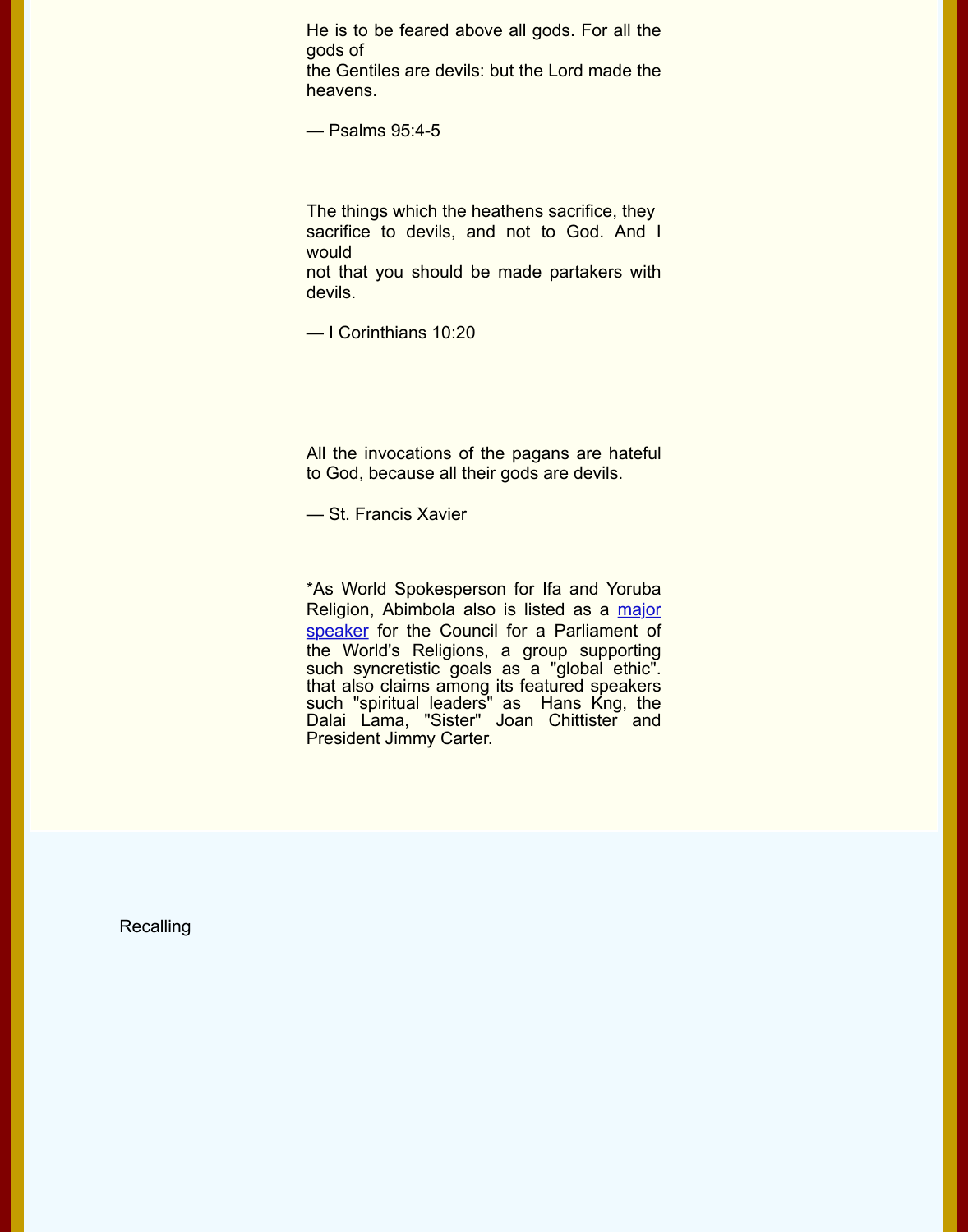**Assisi 2011: Closing ceremonies and visit to St. Francis' tomb**



Assisi inter-religious assembly marks 20th anniversary

John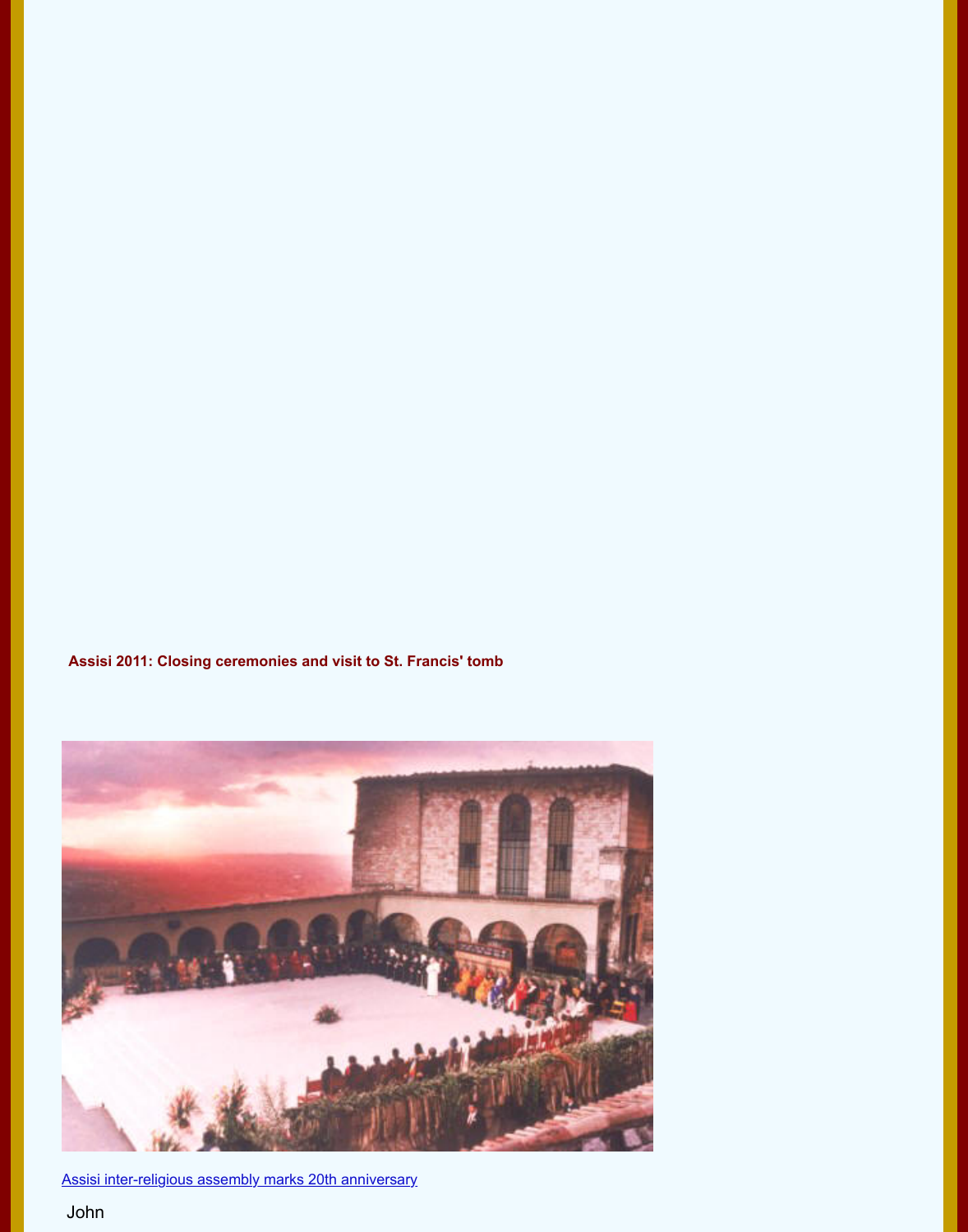

**Assisi 2011: …meanwhile, on it goes back at the Vatican!**